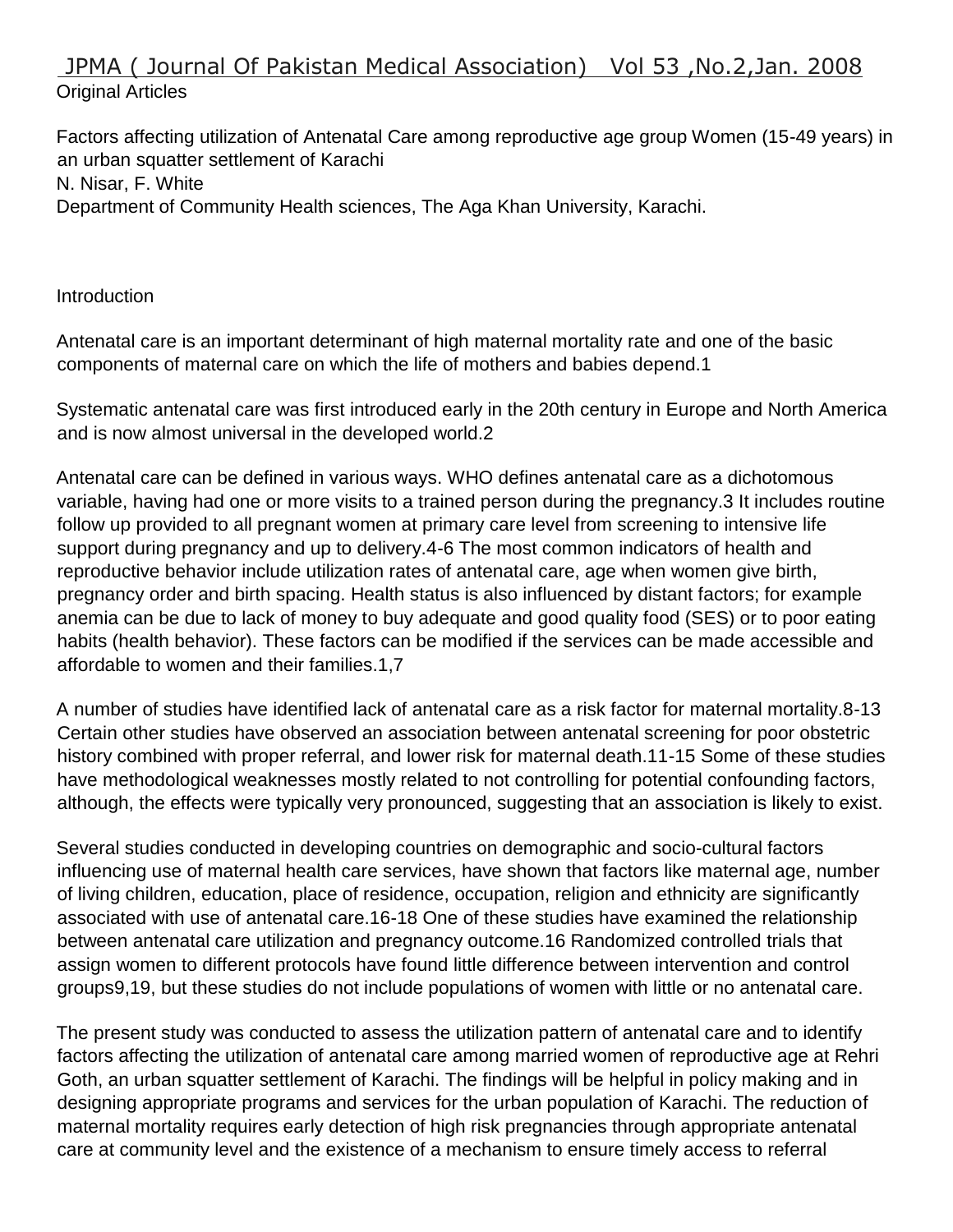facilities.20-22 This requires that women should have adequate knowledge about pregnancy related care and should be able to recognize the importance of antenatal care and its utilization. A number of maternal deaths and serious morbidity have been reported in Rehri Goth in the past (Urban Health Project AKU). There is a related need to know factors, which affect the use of antenatal care so that these may be more emphasized in planning.

Methods

Study Design

Community based cross sectional survey.

Study Setting

Rehri Goth is one of the oldest squatter settlements of Karachi and is a Periurban community with an area of 13 square kilometers and total population of 11,000 residing in 16 blocks in 1667 households. The main occupation of the population is fishing. It is a remote area in terms of access to health care and, in the years 1996-1998, six maternal deaths due to pregnancy related causes were reported (AKU urban maternal health survey 1999). The mother tongue of most people in Rehri Goth is Sindhi.

Selection criteria of subjects

Inclusion Criteria:

Married women of reproductive age (15-49 years) residents of Rehri Goth, from households selected

in sampling. Exclusion Criteria:

Unmarried women and women below 15 years and above 49 years of age, not residents of Rehri Goth.

# **Questionnaire**

For data collection a structured questionnaire was designed first in the English language, comprised of different sections such as socioeconomic conditions, demographic information, knowledge of women about antenatal care. This includes knowledge about signs and symptoms of pregnancy, diet in pregnancy, preventing anemia and danger signs in pregnancy. The questionnaire and manual of instruction were translated to Urdu and Sindhi languages and then back translated to English to identify any change in meaning or phrasing. The questionnaire was pre-tested in a similar setting (Ibrahim Hydri) and amendments made where required.

Data collection

Data collection was carried out from 4th May to 14 June 1999.

Training of Interviewers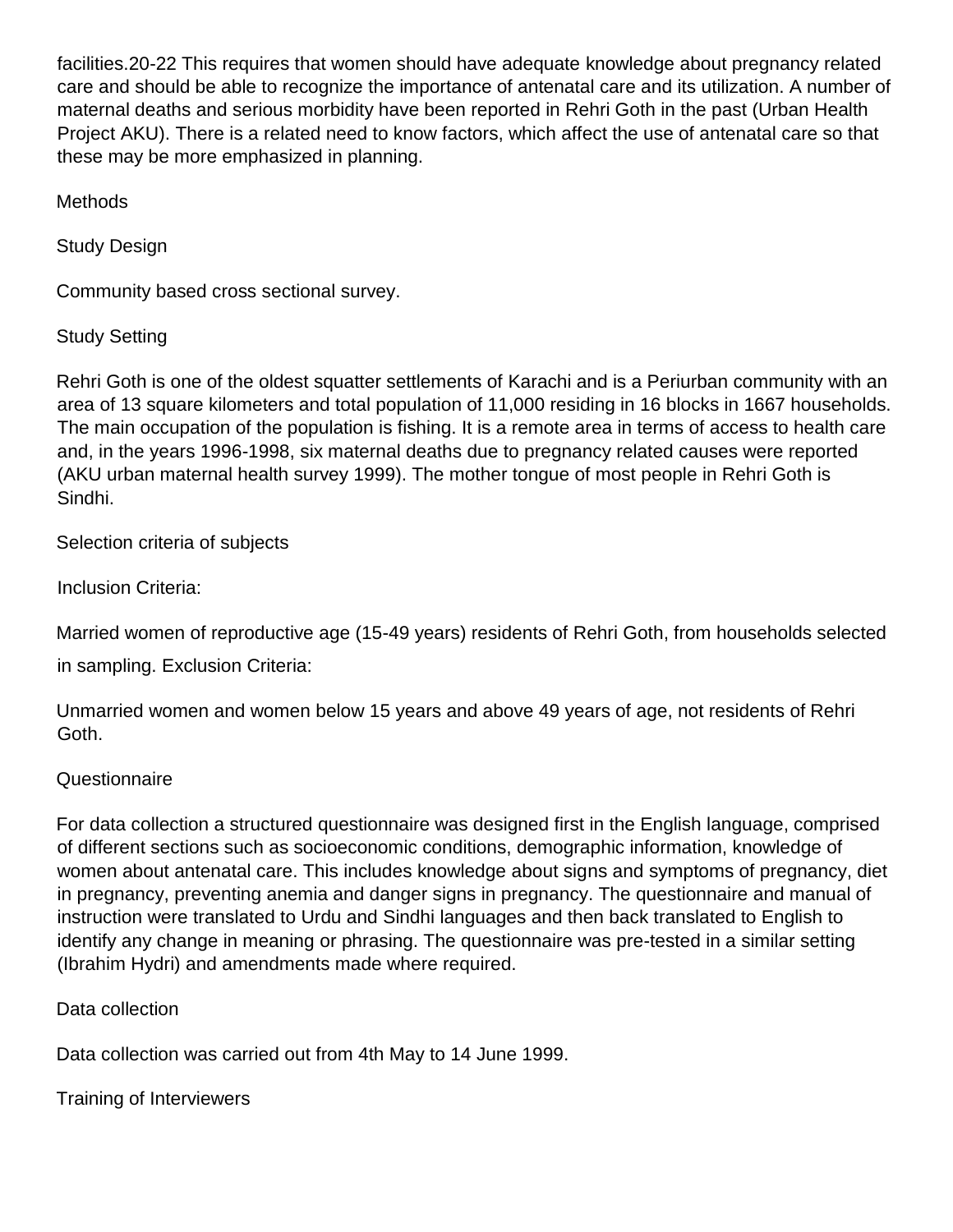Twelve female interviewers and two field supervisors of higher secondary education level were hired. They were trained for three days focusing on skills of conducting the interviews, importance of informed consent and how to introduce themselves to respondents.

# Pre-testing of the questionnaire

Pre-testing was conducted in another similar setting. For pre-testing, questionnaires were administered to fifteen percent of the total sample size (44 questionnaires). The questionnaire and manual of instructions were revised after pre-testing and necessary amendments were made.

#### Household Survey

A community based cross sectional survey was conducted through systematic sampling with a random start (1st house selected randomly by draw) in all the sixteen sectors. From each sector every third household was visited, one married woman of reproductive age group who came in first contact and ever had a pregnancy was interviewed after giving consent.

Data were entered using the Epi-info 6 statistical package. SPSS (version 10) was utilized to analyze the data. For categorical variable we used the Chi- square test for bivariate analysis of crosstabulation to measure crude odds ratios with 95 percent confidence intervals to identify associations with antenatal care and other variables.

Multivariate logistic regression was carried out to evaluate the combined effect of multiple factors affecting the utilization of antenatal care, adjusting for confounding variables, to assess the knowledge about antenatal care among women who received and did not receive antenatal care. The approach was to seek for the most parsimonious model, which is biologically meaningful. The criterion for inclusion of factors in the multivariate analysis was to offer all variables with a p-value of <0.25, along with variables of known biological significance.23 All variables that met these criteria were used for building the final model. We started with the variable found most significant in the univariate analysis, subsequently adding the next significant variable one after the other. Variables found statistically non-significant (>0.05), biologically not meaningful and not confounding the relationship of other independent variables with the outcome, were removed from the model. All variables were categorical in nature or grouped, and for each variable, one category was selected as the reference category. Results were presented in terms of odds ratios which express the magnitude of the effect of each category on the outcome, relative to the reference category. Variables

The list of variables include socio-demographic, pattern of health care utilization of women, knowledge about sign and symptom of pregnancy, change in quantity of food taken during pregnancy, diet during pregnancy, preventing anemia in pregnancy, intake of iron tablets during most recent pregnancy, tetanus toxoid vaccination in pregnancy and danger sign in pregnancy. Information based on objectives was obtained through a dichotomous dependent variable (antenatal care received during last pregnancy once by Dai, midwife, LHV, nurse, doctor).

#### **Results**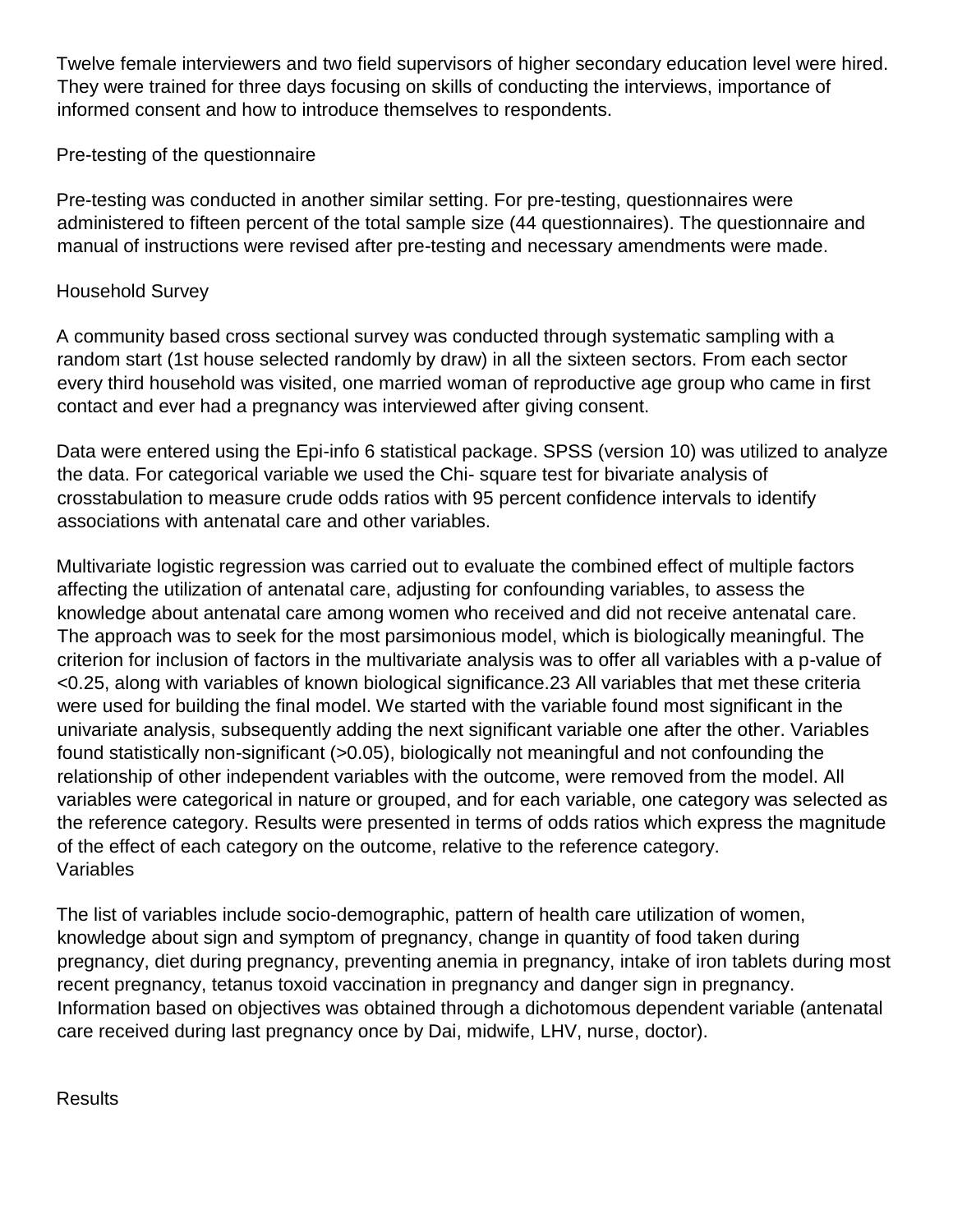We approached 323 married women of reproductive age group (15-49 years) resident of Rehri Goth, from households selected for interview. Twenty-eight women were excluded, as they never had a pregnancy. We interviewed the remaining 295 women regarding demographic, socio-economic characteristics, pattern of health care utilization and knowledge about antenatal care. Of these 295 women, 152 (51%) received antenatal care in their most recent pregnancy while 143 (49%) did not receive antenatal care. Among those who did not receive antenatal care, 28% reported that they did not know it was required, 10% percent were not advised by anyone, 8% said that they did not have permission from home, 10% found the facility to be far away, 7% reported that transport was not available and 37% did not have any reason. Sixty women were found pregnant in the sample and among these, 37 were receiving antenatal care and 23 were not receiving antenatal care.

The mean age of women in the sample was 29 years in both groups. Twenty five percent of women and 39% of husbands were literate, literacy being defined as the ability to read and write simple words. Eighty five percent of women were housewives, and 15% of women were employed outside the house. Among those employed, 12% were involved in fishing related work while 2% were doing private jobs. The total monthly income of the household was assessed in rupees earned by members of the household as shown in Table 1.

The distribution of study subjects regarding their intake of iron supplements and tetanus immunization revealed that 49% were on oral iron supplementation during their recent pregnancy. Only half (50.16%) had tetanus immunization in pregnancy.

Among 152 women who received ante natal care, 33% had it from an untrained care provider (specifically a dai), 20.4% from midwife, 20.4% from a nurse, 19.1% from a doctor and 7% from Lady Health Visitor. The proportion of women seeking antenatal care from a private care facility (57.9%) was much higher as compared to government care facilities (14.5%), while (27.6%) received care at home. Regarding first visit of antenatal care, 52% went for it in the first trimester, 28.3% in the second trimester and 13.2% in the third trimester. Only 18.4% women could go alone to a health care facility for antenatal checkup while 81.6% said that somebody accompanied them (Table 2).

Socio-demographic characteristics of the two groups were compared. The study subjects were divided in two groups on the basis of either receiving antenatal care or not. When the age, educational status of women, husbands' education and income of households were compared between the two groups, the only characteristic demonstrating a statistically significant association with utilization of antenatal care was income.The odds of reporting high income were 1.75 times among the antenatal care group as compared to women not receiving antenatal care (CI 1.00-3.13) (Table 3).

Information about knowledge regarding pregnancy signs and symptoms was compared between the two groups. No association was observed with regard to reporting no menses as a sign of pregnancy (OR=1.28, 95% CI 0.81-2.03), nausea/vomiting (OR=1.28, 95% CI 0.77-2.13), abdominal enlargement (OR=1.72, 95% CI 0.85-3.49). Knowledge about danger signs and symptoms was compared, a significant association being observed with utilization of antenatal care in reporting fever, persistent vomiting, and severe abdominal pain by women seeking antenatal care as compared to the other group (Table 4).

Knowledge about quantity and type of diet was compared. The odds of reporting an increase in quantity of food during pregnancy is 1.6 times among the antenatal care group (CI 1.04-2.62).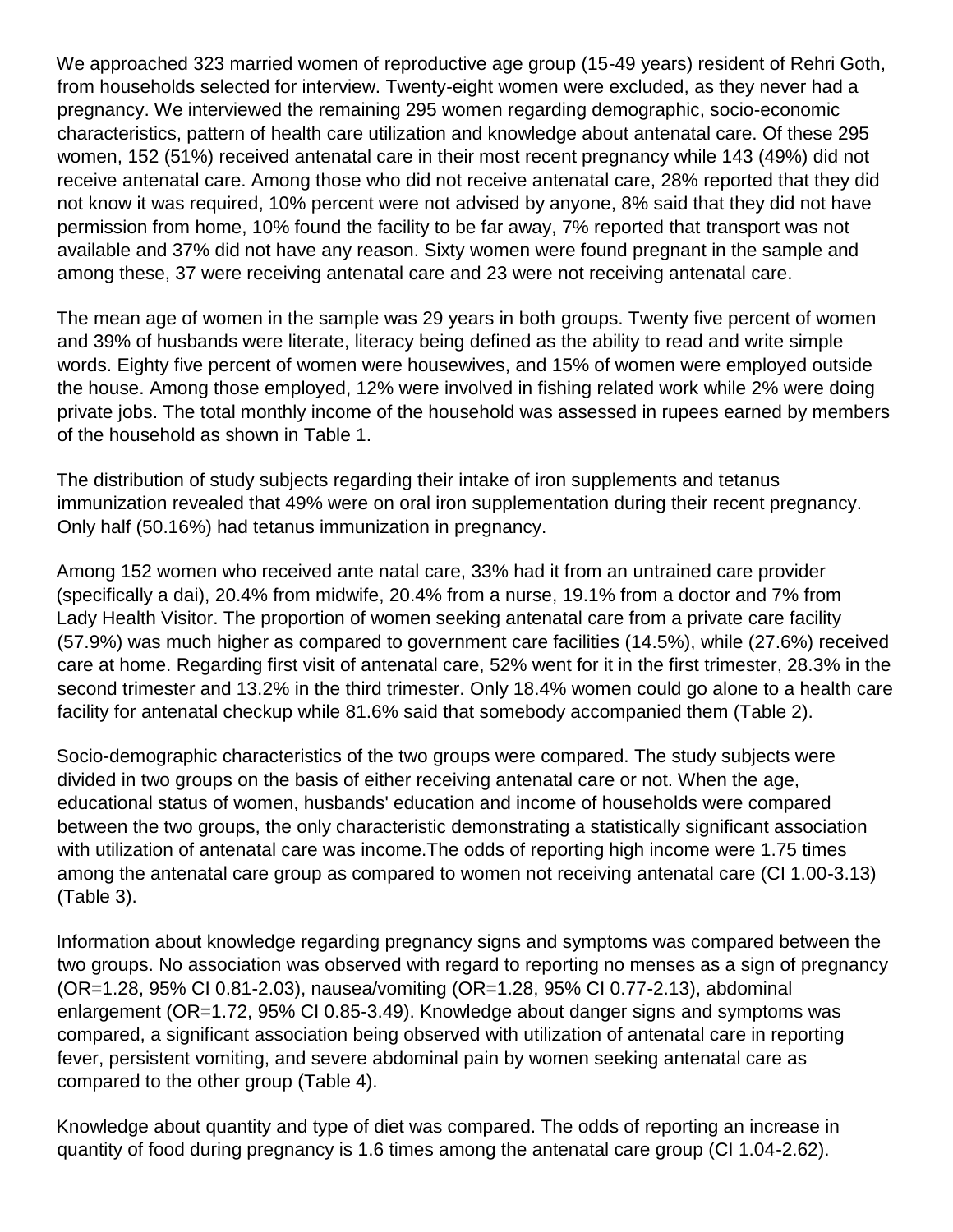Knowledge about type of food included in the diet was compared and a significant association with utilization of antenatal care observed in reporting the inclusion of protein, vegetables and fruit in diet. However, there was no significant association observed in reporting milk in diet. Knowledge about preventing anemia was compared: intake of meat/ organ meat, green leafy vegetables in diet to prevent anemia was significantly associated with utilization of antenatal care (Table 5).

The utilization of antenatal care has been associated with a number of factors. In order to assess the contribution of these factors to overall variance, while controlling for confounding, multiple logistic regression analysis was conducted. In the final multivariate model, income and knowledge were found to be significant factors affecting the utilization of antenatal care. After adjusting for the effect of other variables in the model, women of higher income were two times more likely to use antenatal care services as compared to the lower income group (OR= 2.11, 95% CI 1.14-3.89), other significant association were inclusion of protein in diet (OR=1.97, 95% CI 1.16-3.33), intake of green leafy vegetables for prevention of anemia (OR=2.34, 95% CI 1.33-4.11), reporting persistent vomiting as danger sign (OR=2.25, 95% CI 1.07-4.74 (Table 6).

## **Discussion**

In Pakistan, health services are poor in general, but they are particularly deficient for maternal health leading to adverse outcomes for both women and newborns. Antenatal care is named as one of the four pillars of the safe motherhood initiative: although its relative contribution to maternal health care has been under debate, its importance cannot be denied. Less than one-third of pregnant women receives antenatal care, with a large urban and rural difference: 17% of pregnant women in rural areas receive antenatal care, while 71% of women in major cities are able to take advantage of service.24

Our findings showed that about half the women sampled received antenatal care while the remainder did not. No association was observed when age categories were compared between the two groups. A review of studies reported that age serves as a proxy for women's accumulated knowledge of health care utilization: older women are more likely to use maternal health care services than younger women, with effects being observed at particular levels of education and birth order of children.5,25-27

In Pakistan, the adult literacy rate for males is 56.5% and for female is 32.6%. These rates are quite low when compared internationally.28,29 Only 16% of girls are enrolled for higher secondary school, with only 7 percent enrolled in rural areas (compared with 33% of boys). Education is significantly associated with utilization of maternal health services: 22% of mothers with no education receive antenatal care while 85% of mothers with at least secondary education do so. A review of studies reported that education of women is positively associated with utilization of antenatal care.25-27 There are a number of explanations for why education is a key determinant of demand. Education is likely to enhance female autonomy: women thereby develop greater confidence and capabilities to make decisions regarding their own health, as well as their children's health. It is likely that more educated women seek higher quality services and have greater ability to use health care inputs to produce better health.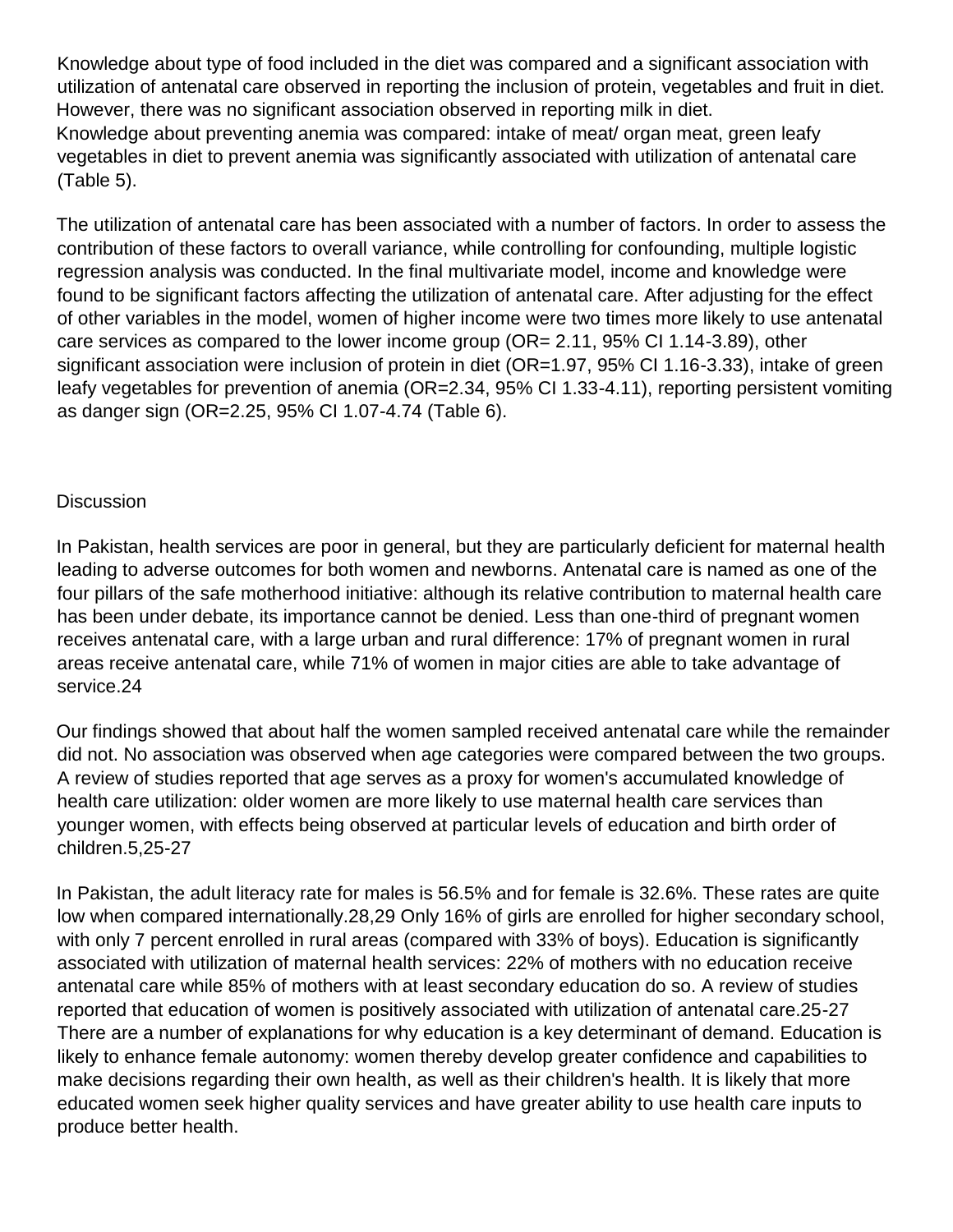In our study, no association was observed when educational status was compared between the two groups because only 74 women (25%) were literate. Here it is worth mentioning that even in the literate category, all those included had no years of schooling and could just read and write simple words. This may explain why education did not show any association in our study, as it may be the quality of education, which increases the likelihood of using antenatal care services. Education was found significant as reported in other studies only when there were formal years of schooling.2527,30-34 No association was observed between working status of women and utilization of antenatal care which was consistent with the findings of other studies.18,26,35,36

Income of households and husband's education serve as indicators to assess socioeconomic status. In our study most husbands were illiterate and a high proportion of women belonged to a poor income group. After multivariate logistic regression analysis, income was found to be a significant factor for utilization of antenatal care, which is consistent with the findings of other studies.17,3134,37,38

Thirty three percent of those who received antenatal care did so from untrained care providers specifically dais. These are illiterate women living in the community, practicing without training. In spite of the availability of trained assistance only 20% of deliveries were conducted by trained health care providers, one of the lowest rates in Asia (UNICEF 1997; NHSP1996; PDHS 1992).

According to World Bank Study, public and private expenditure on health in Pakistan represents 3.4% GDP while public expenditure alone accounts to 1% of GDP, a low figure by international standards. It is remarakble that for a country at the economic level of development of Pakistan, private expenditure amounts to 60% of all health expenditure and provides services to 70% of population. A much higher proportion of women reported care received from private doctors (44%) according to the National Health Survey of Pakistan (NHSP1996). In the private health sector such services are expensive, while government health services for antenatal care are available at very subsidized rates. Pakistan has experienced only a modest economic growth and the per capita income is \$500 and about one third of the population lives below poverty line.37 Poverty negatively effects the utilization of health services. In our study sample, a very small proportion (14.5%) of women received antenatal care from government facilities, while a much higher proportion of women received care from private facilities, which is consistent with the findings of other studies.25,30

Women's lack of autonomy is a serious constraint to receiving needed care. Cultural restrictions on mobility are a significant barrier to women's access to maternal health services. Most women did not have permission to move about freely, and most are forbidden to be alone when in public. According to a recent survey of women between the ages of 15 and 40 years in rural Punjab, only 28% can go unescorted to the local health center and only 12 percent can travel alone to the nearest village. Over two-thirds of the women interviewed required an escort to leave home.39 In our study 18% of women reported that they can go alone to a health care facility for antenatal checkup, while 82% reported that they accompany a family member (e.g. mother in law, husband and mother).

The WHO mother baby package stated that during pregnancy, iron/folic acid is beneficial to the healthy growth of the fetus. In Pakistan more than 40 percent of women are anemic (NHSP 1996): this suggests that iron supplementation coverage is low. The aim is to achieve 100% coverage of iron supplementation for prevention of anemia, as this is one of the main causes of maternal mortality7,24,40 Half of the women reported that they did not receive iron supplementation and had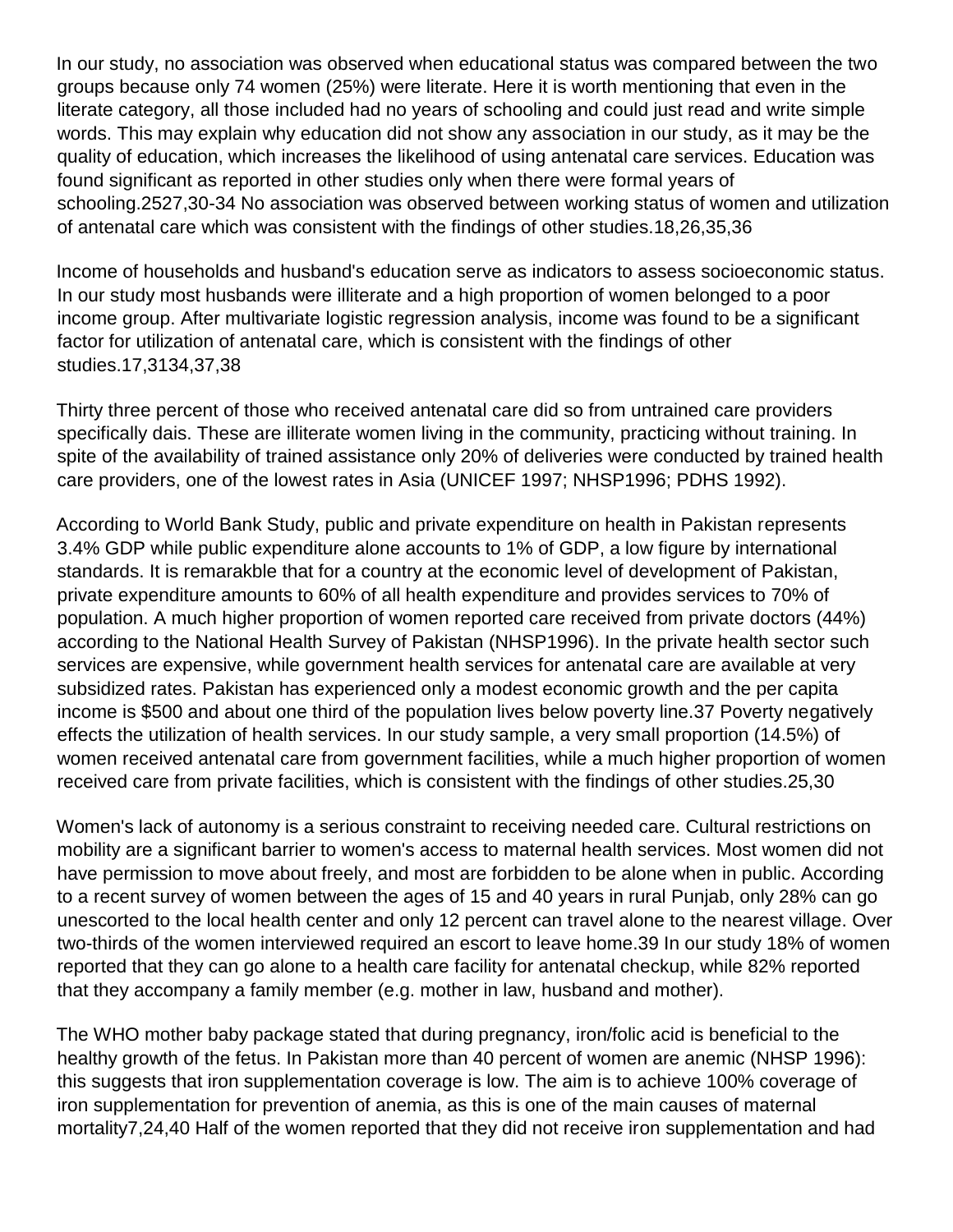not received tetanus immunization. Pakistan is thus the third ranking country in the world for neonatal tetanus.

Malnutrition is a major problem among the poor in Pakistan.41 It affects adult women more than men and contributes to a vicious cycle of poor growth and development from generation to generation. The reason is inadequate food intake because of poverty and lack of knowledge about what constitutes a balanced diet. Pregnant women receive 87% of the recommended calories and lactating women 74% (Pakistan, Federal Bureau of Statistics 1995). Protein intake for these women was around 85% of the recommended level. Malnourished mothers face potential complications in childbirth and a high likelihood of low birth weight babies. If those babies are girls, they will be predisposed to poor pregnancy outcomes when they reach childbearing age.

In our study, knowledge about quantity and type of food included in pregnant women's diet was found significantly associated with antenatal care utilization. The women receiving antenatal care were found to be more knowledgeable about the importance of increasing quantity of food and intake of protein, fruits and vegetables during pregnancy. Antenatal care counseling sessions provide knowledge about type of food and the importance of quantity of food during pregnancy.42

Knowledge about danger signs in pregnancy was also compared between the two groups. Reporting of danger signs like persistent vomiting, fever and severe abdominal pain was found to be significantly associated with utilization of antenatal care. Through proper knowledge of danger signs in pregnancy, lives could be saved by emergency obstetric care. Routine antenatal care may raise awareness about the need for care at delivery, and also gives women and their families a familiarity with health facilities that enables them seek help more efficiently during a crisis.43,44

Emergency obstetric care comprises the elements of care that are most often needed for the management of complications, such as ante partum hemorrhage, post partum hemorrhage, eclampsia, obstructed labor, sepsis and anemia. The technology for the management of these complications has been available for at least a decade, and could be utilized properly if complications were identified earlier through improving knowledge among women about danger signs and symptoms during pregnancy.4,10,41

Some of the limitations in our study need to be noted. Questions on antenatal care utilization referred to most recent pregnancy to minimize the recall bias. The median length of time between the most recent birth and interview was three years, with a maximum of 37 months; in 80% of cases, this birth had taken place within 5 years previous to the interview. As there are some instances in which the time period from recent delivery to interview was prolonged, they may be subject to recall bias. Although interviews were conducted in the local language, there is a possibility of misinterpretation in back-translation. Finally, for any risk factor to be considered as a true determinant of association as distinct from the risk marker45, it is necessary to establish a cause and effect relationship between the factor and the outcome. Owing to the design of the study, being cross-sectional, one has to be careful about inferring causal or etiological implications.46

#### **Conclusion**

Overall knowledge about antenatal care was found to be better among women who had utilized antenatal care as compared to women who did not receive antenatal care. Women of reproductive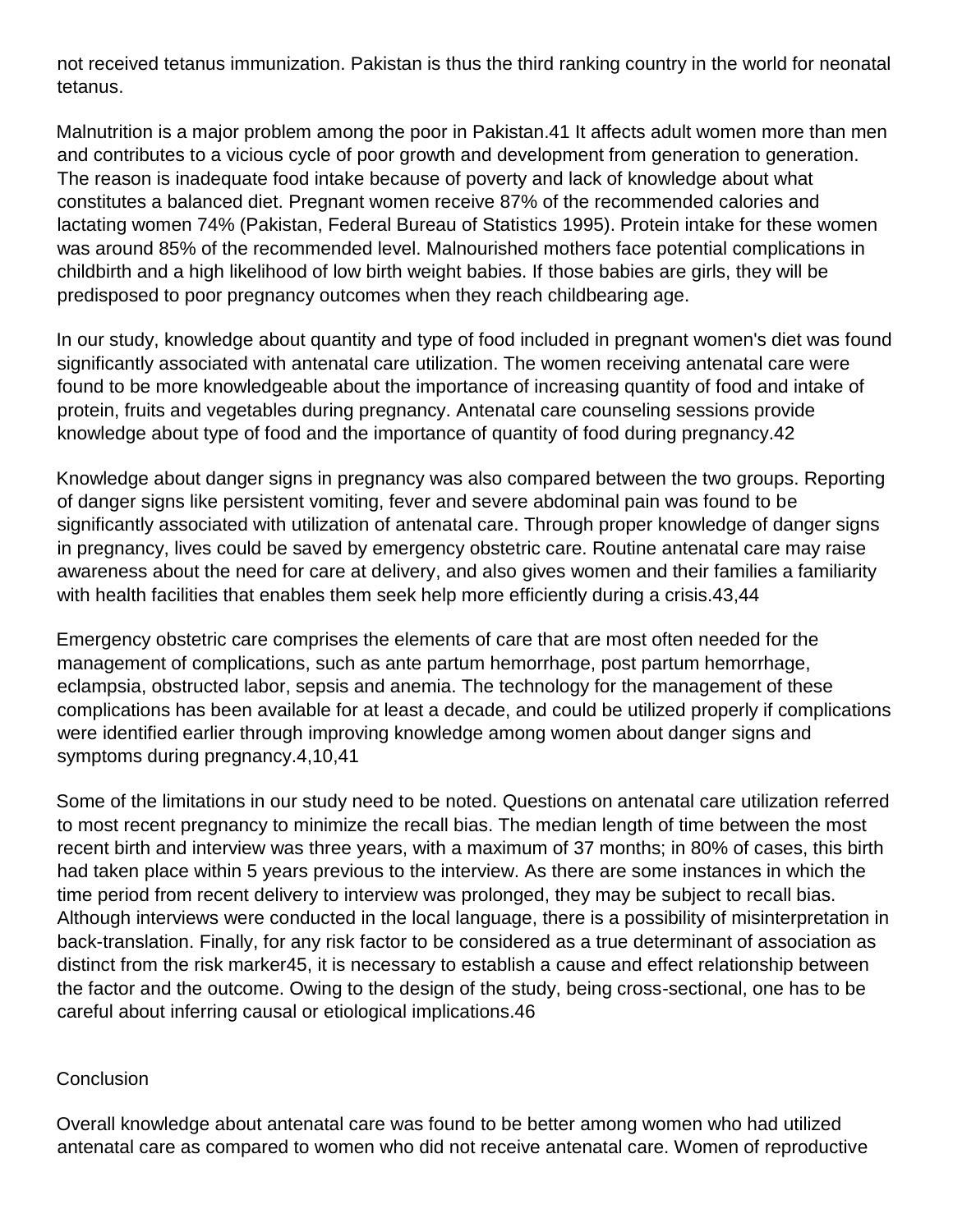age (15-49 years) need to recognize the importance of antenatal care and to receive such care in the community. Underlying this need , there is also a need to uplift the socioeconomic status and literacy level of women through community based education. In particular, there is need to increase nutrition education, highlighting the importance of iron supplementation, appropriate food during pregnancy and recognition of sign and symptoms and danger signs in pregnancy.

The study finding suggests that there is a need to increase tetanus immunization coverage of mothers as a part of prenatal care.There is also a need to increase tetanus immunization coverage of mothers as a part of prenatal care. There is also a need to evalaute the services provided by government health facilities and to find out why women are not utilizing government health services, even though these services are available at subsidized rate.

# Acknowledgements

We gratefully acknowledge the help of the Urban Health Project Team and Maternal Health Project Team, which include Drs. Rozina Noor Ali, Asma Siddiqui and Nazish Siddiqui. We are also thankful to Mr. Iqbal Azam for his valuable assistance in data analysis.

## References

- 1. McCarthy J, Maine D. A framework for analyzing the determinants of maternal mortality. Studies inFamily Planning, 1992; 23:23-33.
- 2. Rooney C. Antenatal care and maternal health: how effective is it? Document WHO/MSM/92.4 Geneva: WHO 1992, pp. 6-9.

3. World Health Organization. Essential elements of obstetric care at first referral level. Geneva: WHO 1991.

- 4. Jafarey SN. Maternal and perinatal health in Pakistan. The proceedings of a workshop held atKarachi on January 7-8, 1993. Editor S. Zaidi, TWEL Publishers, 1993, pp. 26-27.
- 5. McDonagh M. Is antenatal care effective in reducing maternal morbidity and mortality? Health PolPlann 1996;11:1-15.
- 6. Kwast BE. Reduction of maternal and perinatal mortality in rural and peri-urban setting: whatworks. Eur J Obstet Gynecol Reprod Biol 1996; 69:47-53.
- 7. Palaniappan B. Role of antenatal care in safe motherhood. J Indian Med Assoc 1995; 93:52-4.
- 8. Melrose EB. Maternal deaths at King Edward VIII hospital, Durban: a review of 258 consecutive cases. S Afr Med J 1984;65:165-7.
- 9. Boes EG. Maternal mortality in Southern Africa, 1980-1982 Part I. Pregnancy can be lethal. S AfrMed J 1987; 7:158-60.
- 10. Boes EG. Maternal mortality inSsouthern Africa, 1980-1982 Part II. Causes of maternal deaths.S Afr Med J 1987;71:160-61.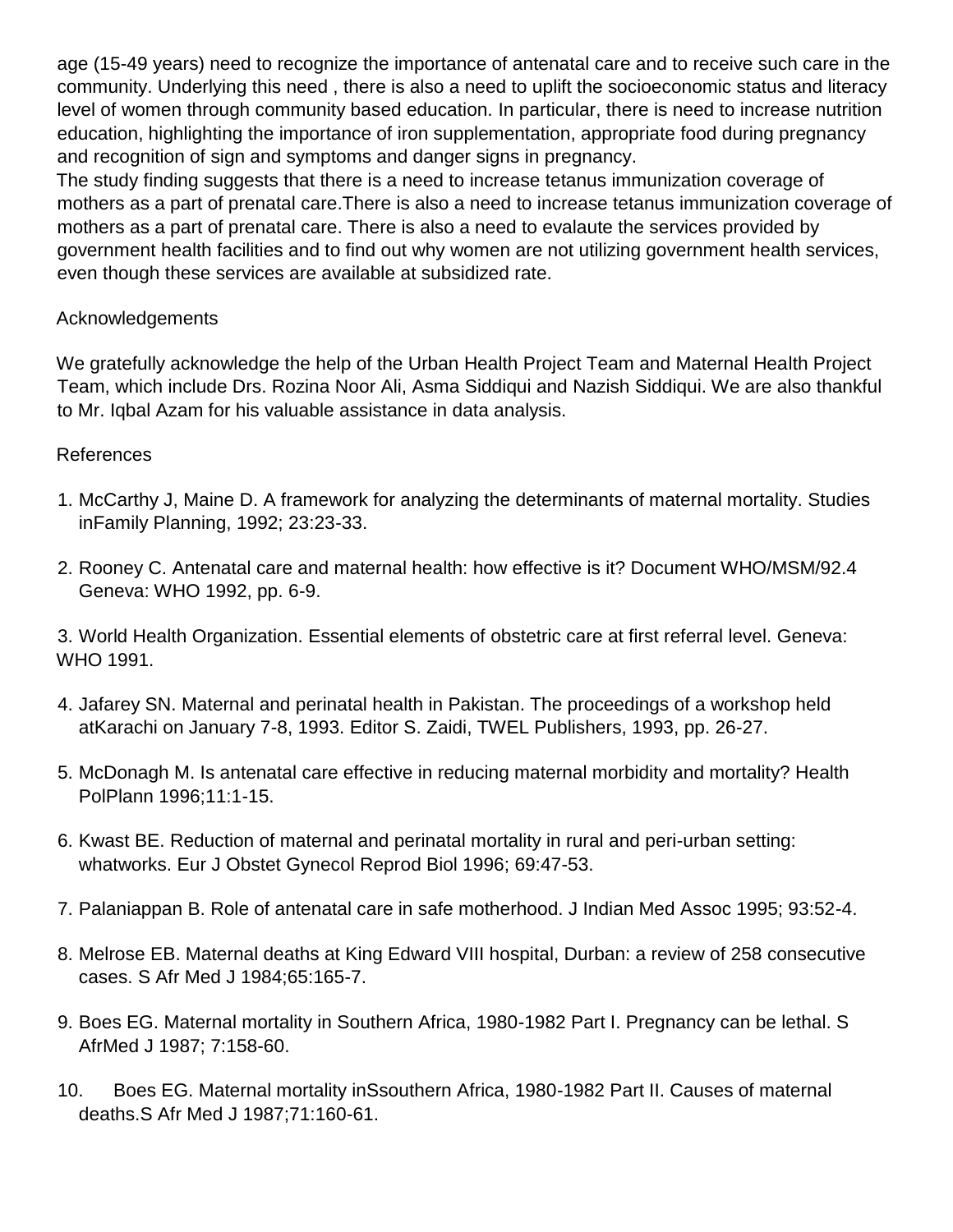- 11. Kwast BE, Liff JM. Factors associated with maternal mortality in Southern India. Stud Fam Plann1993; 24:310-18.
- 12. Hartfield VJ. Maternal mortality in Nigeria compared with earlier international experience. Int JGynecol Obstet 1980;18:70-5.
- 13. Walsh JA, Fiefer C, Measham A, Gertler P. Maternal and perinatal health. In: Jamison D, MosleyH, Measham A, et al. Disease control priorities in developing countries. Oxford: Oxford Med Pub 1993, pp. 363-90.
- 14. Mbizvo MT, Fawcus S, Lindmark G, et al.The maternal mortality in Zimbabwe. Health Pol Pplnng1993; 8:369-78.
- 15. Thonneau P, Toure B, Cantrelle P, et al. Risk factors for maternal mortality: results of a casecontrol study conducted in Conakry (Guinea). Int1J Gynecol Obstet 1992;39:87-92.
- 16. Mother-baby package: implementing safe motherhood in countries.WHO/FHE/MSM/94. 11. 1994, pp. 24-25.

17 Celik Y, Hotchkiss DR. The socioeconomic determinants of maternal health care utilization in Turkey. Soc Sci Med 2000;50:1797-1806.

- 18. Bhatia JC. Levels and causes of maternal mortality in Southern India. Stud Fam Plnng 1993; 24: 310-8.
- 19. Sai FT, Meassham DM. Safe motherhood initiative: getting our priorities straight. Lancet 1992;339:478-80.
- 20. Becker S, Peters HD, Gray RH, et al. The determinants of use of maternal and child health services in Metro Cebu, Philippines. Health Trans Rev 1993; 3: 77-89.
- 21. Elo IT. Utilization of maternal health-care services in Peru: the role of women's education. HealthTrans Rev 1992; 2:1-21.
- 22. Bloom SS, Lippeveld T, Wypij D. Does antenatal care make a difference to safe delivery? Astudy in urban Utter Pradesh, India. Health Pol Plnng 1999;14:38-48.
- 23. Abbas AA, Walker GJ. Determinants of the utilization of maternal and child health services inJordan. Int J Epidemiol 1986;15:404-7.
- 24. Hafez MA, Begum HA, Alam AT, et al. Extent of utilization and factors influencing antenatal carein rural Rajshahi. J Preven Soc Med 1999; 18:1-6.
- 25. Kwast BE, Liff JM. Factors associated with maternal mortality in Addis Ababa, Ethiopia. Int JEpidemiol 1988;17:115-21.
- 26. United Nation International Children Emergency Fund, Pakistan. Women's health in Pakistan,fact sheets prepared for Pakistan National Forum on Women's Health 3-5 November, 1997, pp. 1617.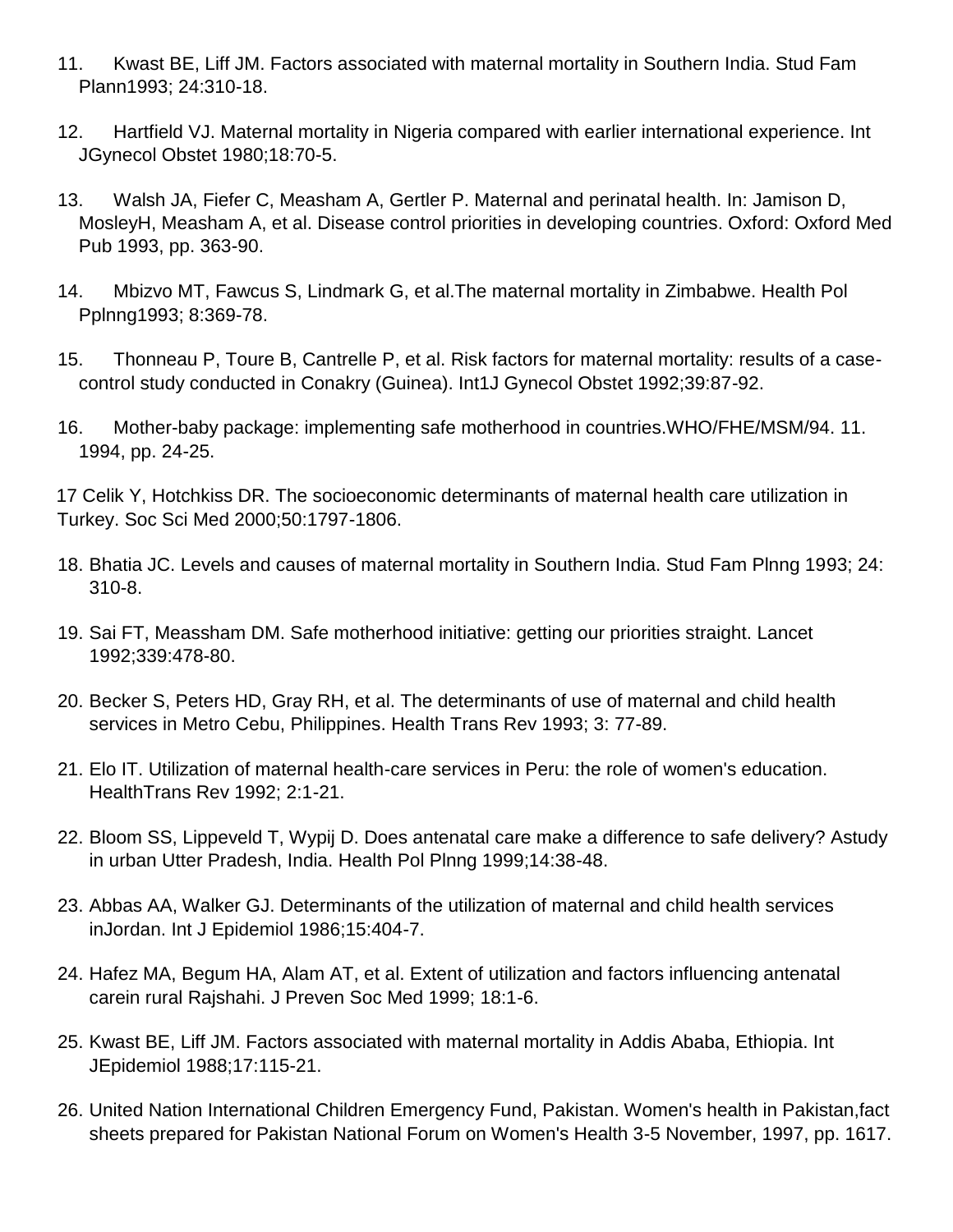- 27. Hussain MT. Factors affecting the use of antenatal care in Urban Bangladesh. Urban Health DevBull 1998;1:1-4.
- 28. Obermeyer CM. Culture, maternal health care and women's status: a comparison of Morocco and Tunisia. Stud Fam Plnng 1993;24:345-65.
- 29. Pebley AR, Goldmin N, Rodriguez G. Prenatal and delivery care and childhood immunization inGuatemala: do family and community matter? Demography 1996;33:231-47.
- 30. World Bank. Human development in South Asia 1999. The crisis of governance. Oxford: OxfordUniversity Press 1999.
- 31. Mondal SK. Utilization of antenatal care services in Rajisthan: observation from NFHS. J Fam Welfare 1997;43:28-33.
- 32. Caldwell JC. Maternal education as a factor in child mortality. World Health Forum.1981;2:75-8.
- 33. Bhatia JC, Cleland J. Determinants of maternal care in a region of South India. Health TransRev 1995;5:127-42.
- 34. McDonald TP, Cobum AF. Predictors of prenatal care utilization. Soc Sci Med 1988;27:167-72.
- 35. World Bank. Public expenditure review. October 30, 1992. (Report No. 10770-PAK).
- 36. Khan HT, Raeside R. Factors affecting the most recent fertility rates in urban- rural Bangladesh.Soc Sci Med 1997; 44:279-89.
- 37. Abuel J, Samba-Ndure K. Lessons on sustainability for community health projects. World HealthForum.1996;17:52-7.
- 38. UNICEF. The State of the World Children. New York: UNICEF 2000, pp. 110-11.
- 39. Government of Pakistan, M.O.H. Health for all by the year 2000: Third Evaluation Report.Islamabad, 1997.
- 40. Last JM. Dictionary of Epidemiology. International Epidemiological Association, Oxford: OxfordUniversity Press 2000.
- 41. Hosmer DW, Lemeshow S. Applied logistic regression: model-building strategies and methodsfor logistic regression. New York: John Wiley and Sons, 1989, pp. 82-105.
- 42. Pakistan National Institute of Population Studies, Federal Bureau of Statistics and IRD/MacroInternational, Inc. Pakistan Demographic Health Survey. Islamabad, 1990/1991, pp. 125-32.
- 43. Obermeyer CM, Potter JE. Maternal health care utilization in Jordan: a study of pattern anddeterminants. Stud Fam Plnng 1991; 22:177-87.